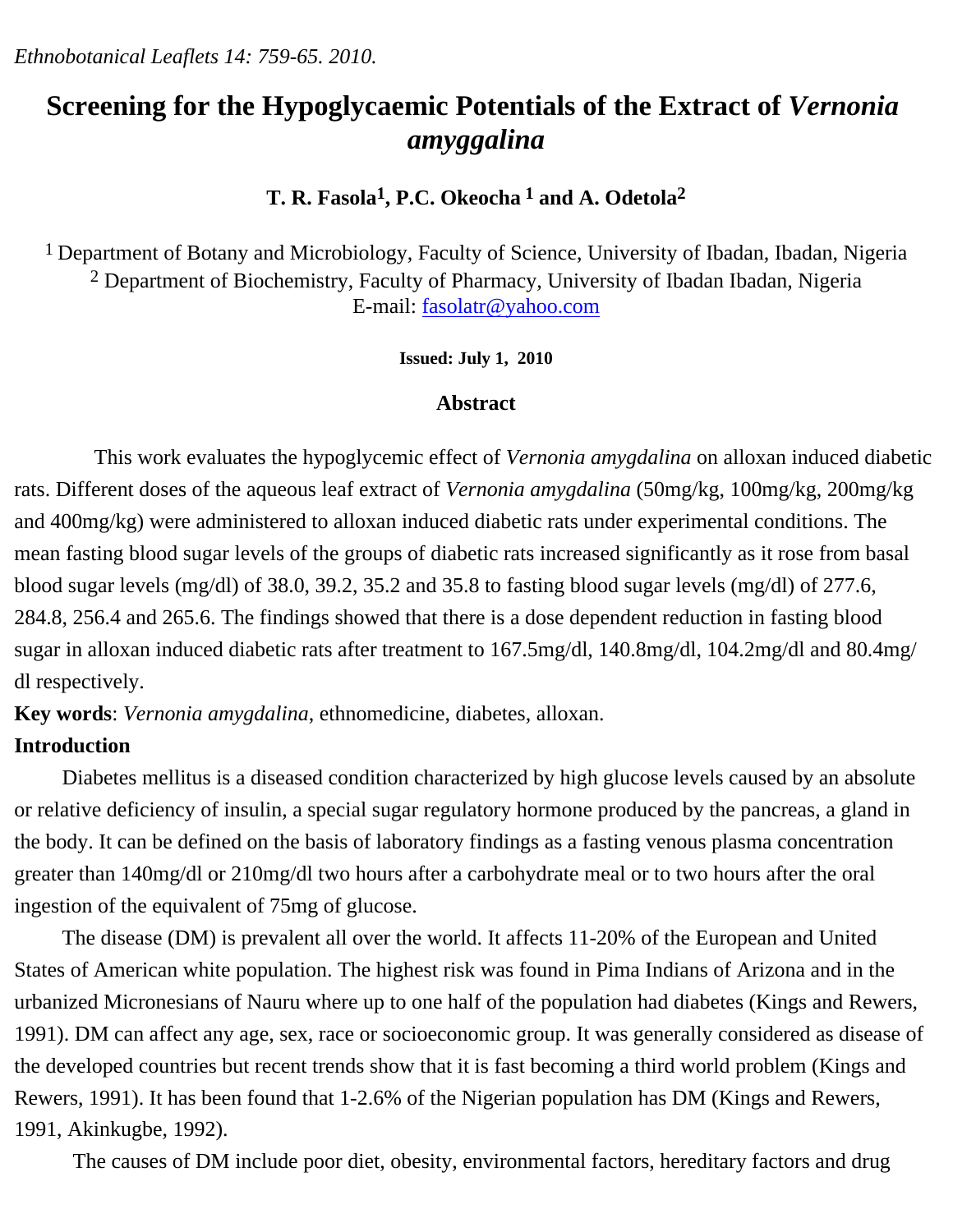usage and symptoms are increased urine production, increased thirst, and sugar in blood, excessive eating, loss of water and loss of memory. Complications of DM include damage to the kidneys, impaired vision, hardening and blockage of blood vessels, infections and impotence (Famuyiwa *et al*,, 1988).

 The advantages of medicinal plants over orthodox medicine are cheapness, relative availability, ease of preparation and absence of serious side effects. .It has been estimated that in Nigeria, 80% of rural people depend on herbs for the treatment of various diseases. Extracts of leaves of *Vernonia amygdalina* have been found to possess antimalarial activity against plasmodium (Masaba 2000, Abosi and Roseroka 2003) and active against sexually transmitted diseases (Kambizi and Afolayan, 2001). Chewing sticks of V. amygdalina has been found to have antibacterial activity (Taiwo *et al*., 1999) and water soluble anti cancer agents have been discovered from the plant (Izevbigie, 2003). This study was undertaken to determine the hypoglycemic effect of *Vernonia amygdalina* leave extract.

## **Materials and Methods**

#### **Materials**

 Fresh plants of *Vernonia amygdalina* were obtained from the International Institute of Tropical Agriculture (IITA), Ibadan, Nigeria. The identification of the plant was carried out at the Herbarium of the Department of Botany and Microbiology, University of Ibadan, Ibadan, Nigeria.

 The leaves of the plant were air dried in a shade and later grounded to a powdery form using a blender. 1g of the powdered herb was soaked in 100ml of distilled water to produce a concentration of 10mg/ml of the aqueous extract used for the experiment. The soaking was done overnight (twelve hours) in order to get the aqueous extract.

### Experimental animals

 Thirty healthy rats weighing between 150g and 250g were obtained from the Veterinary Physiology Animal House, University of Ibadan, Ibadan. Nigeria. Animal feeds were obtained from Ladokun Feed Mill Nigeria Limited, Ibadan. Nigeria.

## Alloxan

 Ten percent alloxan dissolved in physiological saline was used to induce the diabetic condition in the diabetic rats. This was by weighing 10g of fresh samples of alloxan on a Mettler's balance and dissolving in 100ml of 0.15M physiological saline solutions. The dose administered was a standard dose of 100mg/kg weight of the rats.

The general formula stated below was used to obtain the actual volume of the drug to be administered: Volume to be administered = Weight of animal (g) X Dose of drug (mg/kg)

1000 X Concentration of drug (mg/ml)

The remaining extract was stored in a refrigerator at a temperature of -4 degrees centigrade.

### **Methods**

The rats were divided into six groups, each containing five animals. The basal blood glucose levels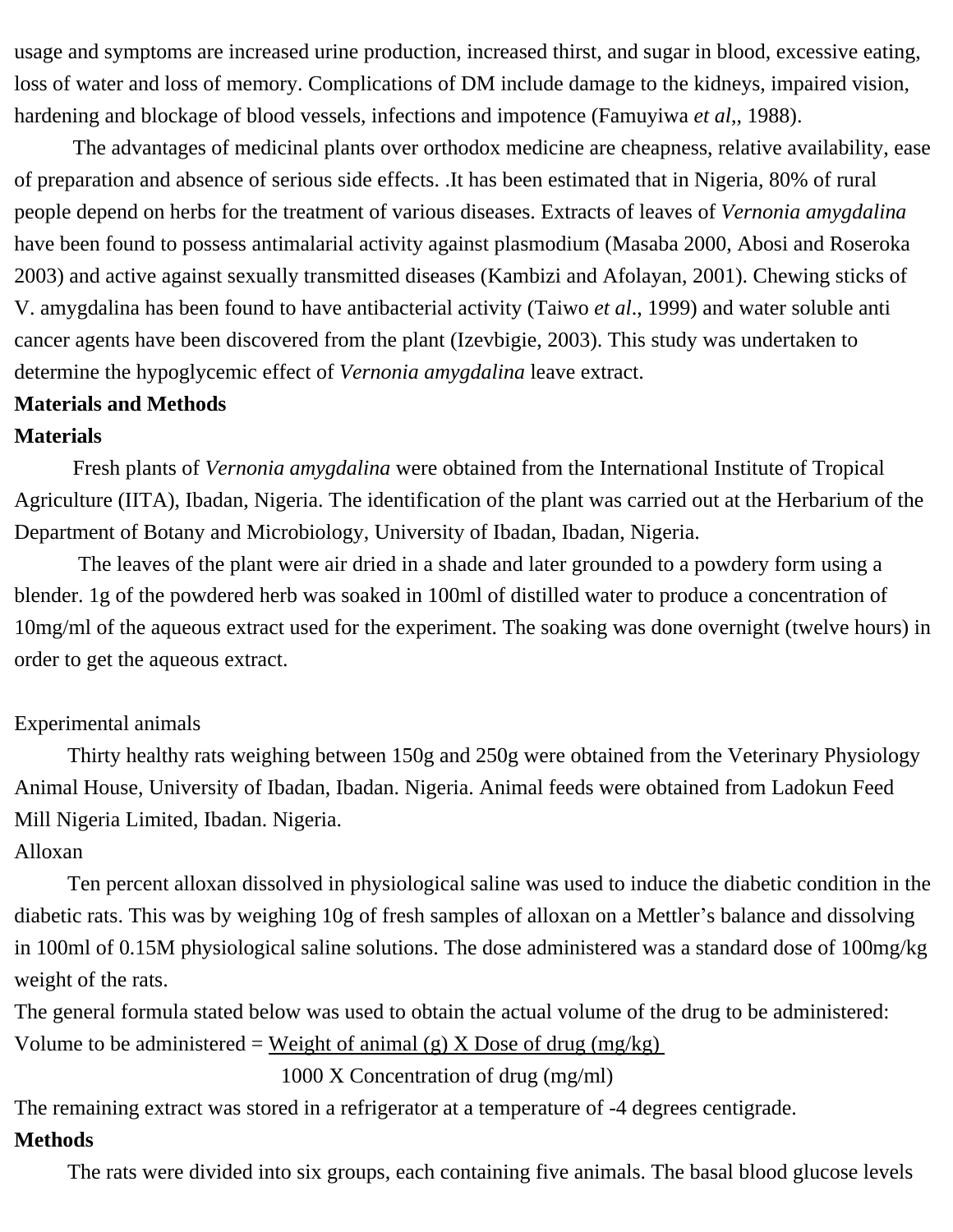of all the rats were obtained after fasting them overnight. This was done before they were injected with alloxan to make them diabetic. The purpose of this is to know their initial blood glucose level before the commencement of the experiment so as to compare the results of the basal blood glucose level when they are not diabetic with the Fasting Blood Sugar (FBS) level when they are made diabetic and this was done by using the glucometer. The procedure involved cutting a bit of their tails for a drop of blood and dropping this blood on a specified space on the glucometer. The FBS result was given in mg/dl.

The rats in Groups  $1 - 4$  were injected with 100mg/kg alloxan intramuscularly and the Fasting Blood Sugar checked after 48hours.Those with FBS varying between 100 – 500 mg/dl were considered diabetic. These diabetic rats were then treated with 50mg/kg, 100mg/kg, 200mg/kg and 400mg/kg dose of the aqueous extract of Vernonia amygdalina twice daily respectively for two weeks. The administration was done orally with the aid of an oral cannula; the FBS was checked every two days and recorded.

 The animals in Group 5 were not given alloxan to induce DM but were administered with 400mg/kg of the plant extract of Vernonia amygdalina and their FBS were also recorded every two days for two weeks. The last group (Group 6) was left as the control of the experiment. They were neither induced with the drug alloxan nor were they administered with the plant extract. They were only fed with the commercial feeds and given clean water daily. Their FBS were also checked every two days and compared with the FBS of the other groups. The whole group of animals offered a commercial feed prepared by Ladokun Feed Mill Nigeria Ltd and the animals were given clean water everyday.

#### **Statistical Analysis**

 The results are expressed as mean of five readings. The students't-test was utilized to determine the significance of differences between control and treated groups. The level of significance was taken as  $p<$ 0.05.

### **Results and Discussion**

 Table 1 shows the mean values of the fasting blood sugar levels in different groups. After the injection of alloxan, the mean fasting blood sugar levels of the groups of diabetic rats increased significantly because it rose from basal blood sugar levels (mg/dl) of 38.0, 39.2, 35.2 and 35.8 to fasting blood sugar levels (mg/dl) of 277.6, 284.8, 256.4 and 265.6 after the injection of alloxan. This effect was observed two days after the injection of alloxan in the rats.

 The mean values of FBS (mg/dl) of diabetic rats following the administration of different doses of *Vernonia amygdalina* in different groups of rats are as shown in Table 2. The results obtained revealed that there was a marked difference between the mean values of the FBS of group 1 which is 167.5mg/dl and the other groups. It took a longer period of time for the fasting blood sugar level of the rats administered with the plant extract *Vernonia amygdalina* to be reduced than it did for the rest of the other groups. Difference between the groups was significant ( $p < 0.05$ ).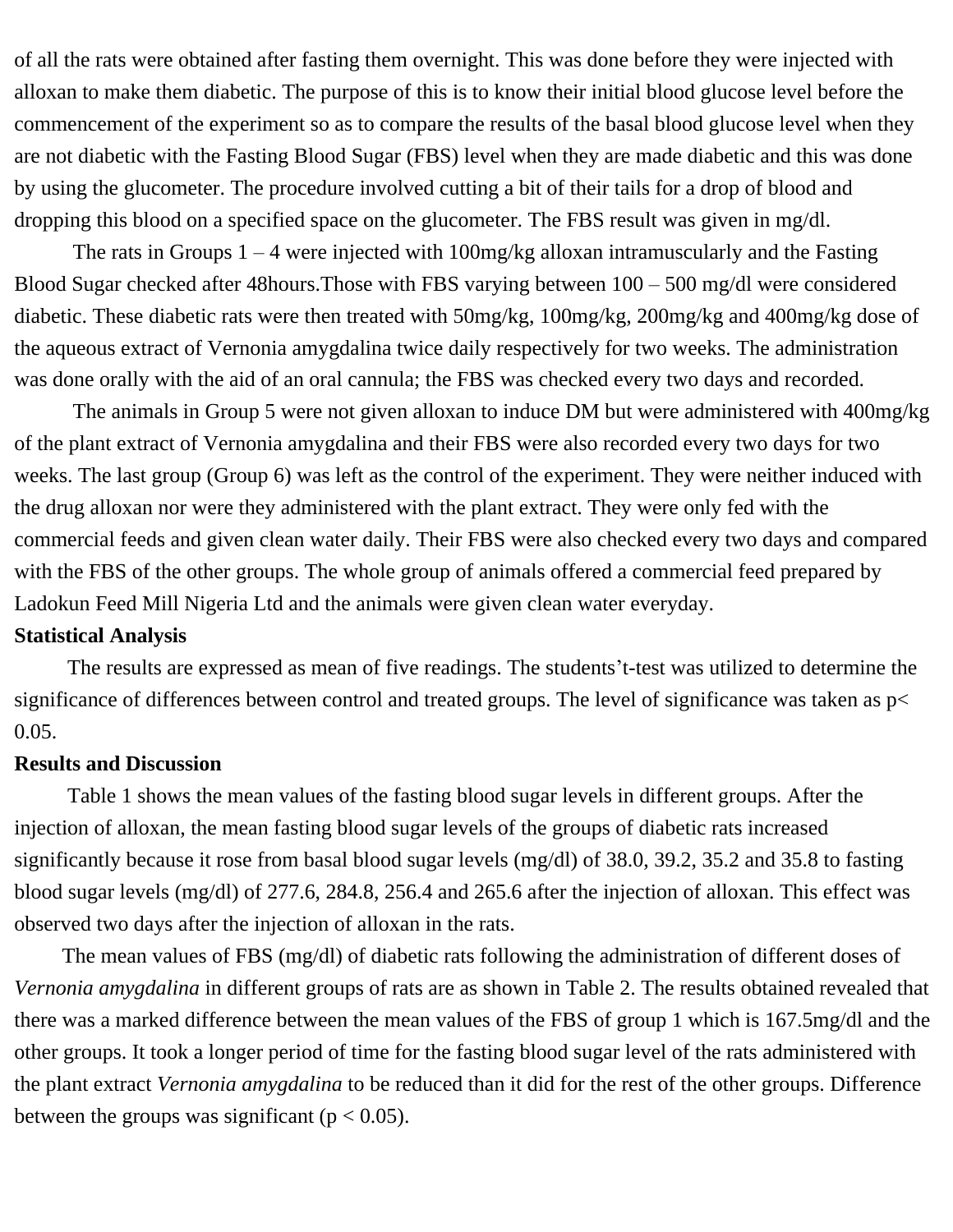Results obtained in Table 3 revealed a significant decrease in the mean fasting blood glucose levels of the normal rats administered with 400mg/kg of *Vernonia amygdalina* which decreased from the mean fasting blood glucose level of 60.0mg/dl to 38.0mg/dl. This difference was statistically significant (p< 0.05).

 All the rats injected with the alloxan became diabetic as their fasting blood sugar levels exceeded the normal range of 80-100mg/dl. The mean values of the fasting blood sugar of the various groups of diabetic rats were reduced after they were given the plant extracts. Treatment of the rats with *V amygdalina* showed a dose dependent relationship with the period of time it took for the blood of the rats to return to the basal blood sugar levels (Table 2). The longest time was noticed in Group 1 rats (those treated with 50mg/kg which was longest than 14 days. This was followed by Groups 2 and 3 rats. The shortest time of return to the normal blood sugar was seen in the Group 4 rats (those treated with the highest dose - 400mg/ dl). It was observed that the blood glucose levels of the rats in group 1 reduced gradually and slowly as compared to the rats in the other groups and some of the rats were still diabetic after the experiment.

 It has been seen in this study that *V amygdalina* has hypoglycaemic activity. It has been observed that the dose of the plant extract administered affected the duration of time it took to treat the diabetic condition. Further work needs to be done to ascertain the appropriate dosage and duration of administration. Considering the great antidiabetic properties of the plant, awareness should be created to promote the medicinal advantages of the plant.

## **REFERENCES**

Abosi, A. O. and Roseroka, B. H. 2003. *In vivo* anti malarial activity of *Vernonia amygdalina Br J Biomed Sc.* 60 (2): 89-91.

 Akinkugbe, O. O. 1992. *Non-communicable diseases in Nigeria*. Series I. Federal Ministry of Health and Human Services, Lagos. pp 23 – 25.

Famuyiwa, O. O., Adenaike, F. A., Osotimehin, B. O. and Adetuyibi, A. A. 1988. Clinical study of diabetic nephropathy in Nigerian diabetic patients. *Nig Med J* 18 (1), 265-268.

Izevbigie, E. B. 2003. Discovery of water soluble anticancer agents (edodites) from a vegetable found in Benin City, Nigeria. *Exp Biol Med.* 228 (3): 293-298.

Kambizi, L. and Afolayan, A. J. 2001. An ethnobotanical study of plants used for the treatment of sexually transmitted diseases (njovhera) in Guruve District, Zimbabwe. *J. Ethnopharmacol* 77 (1) 5- 9.

Kings, H. and Rewers, W. 1999. Diabetes in adults is now a third world problem. *Bulletin of the World Health Organization* 69 (9), 643-648.

Masaba, S. C. 2000. The anti malarial activity of *Vernonia amygdalina*. *Trans Soc Trop Med Hyg* 94 (6): 699-695.

Taiwo, O., Xu, H. X. and Lee, S. F. 1999. Antibacterial activities of extracts from Nigerian chewing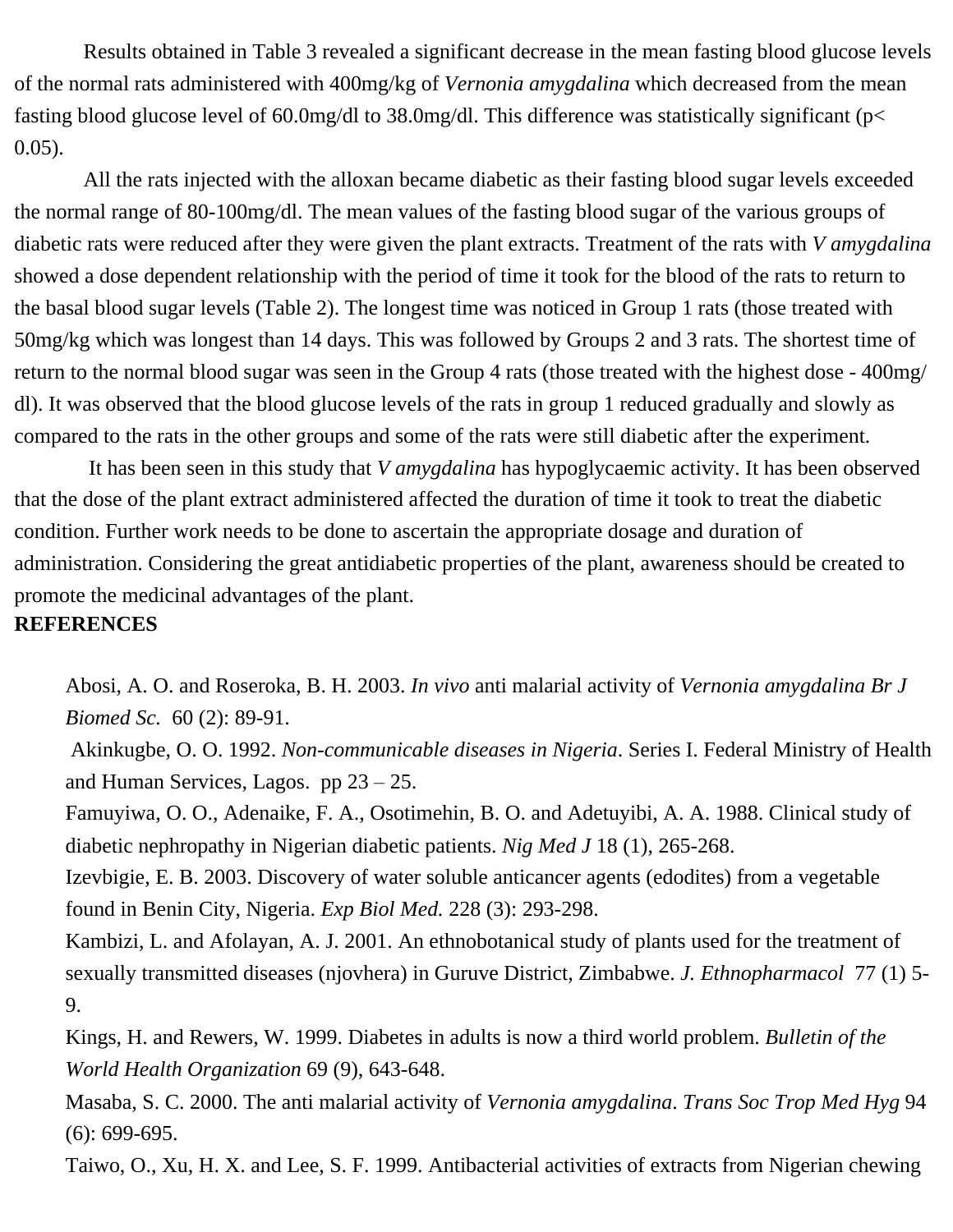sticks. *Phytother Res.* 13 (8): 675-679.

|                                        | Group 1 | Group 2 | Group 3 | Group 4 |
|----------------------------------------|---------|---------|---------|---------|
| Basal Blood Sugar (mg/dl)              | 38.0    | 39.2    | 35.2    | 35.8    |
| Fasting Blood Sugar after injection of | 277.6   | 284.8   | 256.4   | 265.6   |
| alloxan $(mg/dl)$                      |         |         |         |         |

| Table 1. Mean values of the Fasting Blood Sugar (FBS) levels in different groups. |  |  |
|-----------------------------------------------------------------------------------|--|--|
|                                                                                   |  |  |

**Table 2. The mean values of Fasting Blood Sugar (mg/dl) in diabetic rats following the administration of different doses of** *V. amygdalina* **in different groups of rats.**

| <b>Alternate days</b><br>that fasting blood | Group 1<br>(50mg/kg) | Group 2<br>(100mg/kg) | Group 3<br>(200mg/kg) | Group 4<br>(400mg/kg) |
|---------------------------------------------|----------------------|-----------------------|-----------------------|-----------------------|
| sugar was obtained                          |                      |                       |                       |                       |
| 2nd                                         | 231.2                | 226.6                 | 203.2                 | 201.8                 |
| 4th                                         | 237.4                | 200.0                 | 151.6                 | 94.0                  |
| 6th                                         | 196.0                | 176.0                 | 94.0                  | 72.0                  |
| 8th                                         | 163.4                | 132.0                 | 89.0                  | 62.0                  |
| 10 <sub>th</sub>                            | 142.2                | 102.0                 | 75.0                  | 50.8                  |
| 12th                                        | 110.4                | 80.0                  | 61.0                  | 44.0                  |
| 14th                                        | 92.0                 | 68.8                  | 55.8                  | 38.4                  |
| Mean FBS                                    | $167.5$ mg/dl        | $140.8$ mg/dl         | $104.2$ mg/dl         | $80.4$ mg/dl          |

**Table 3. The mean values of Fasting Blood Sugar (mg/dl) of the normal (Group 5) rats and the control (Group 6) group rats taken on alternate days.**